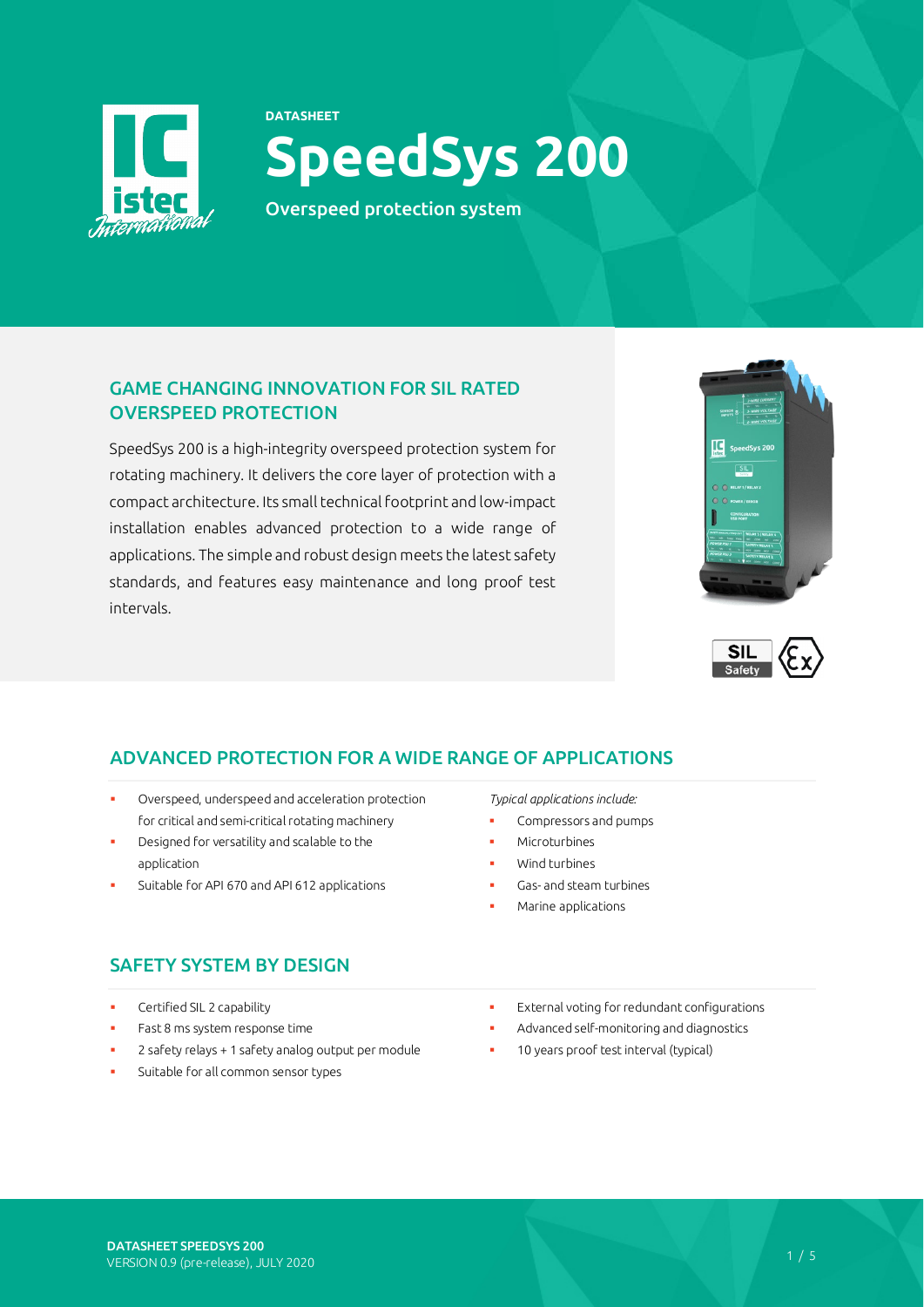

# VERSATILE ARCHITECTURE

Every channel is designed to work as an independent module. SIL 2 rated protection can be achieved with a single module. To maximize safety or availability, the double pole safety relays can easily be wired into various configurations.

### *Configuration examples*



### INPUT

| Input channels                   |                                                                                 |
|----------------------------------|---------------------------------------------------------------------------------|
| Sensor input                     | 3 separate sensor inputs for different sensor types                             |
|                                  | Note: Only one sensor input can be used at any time                             |
| Frequency range                  | 0.025 Hz to 35 kHz                                                              |
| Measurement accuracy             | 0.05 % @@TBD                                                                    |
| (1) Hall effect sensor           |                                                                                 |
| Input type                       | 3-wire voltage input                                                            |
| Sensor power supply              | 21.0 V (@ 0 mA) to 15.5 V (@ 15 mA)                                             |
| Input range                      | @@TBD                                                                           |
| Trigger level (programmable)     | 0 V to 24 V                                                                     |
| Impedance                        | 500 $k\Omega$                                                                   |
| Sensor monitoring                | Advanced sensor monitoring                                                      |
| Note                             | Hall effect sensors are typically suitable for cable lengths up to 300 m.       |
| (2) Electromagnetic sensor (MPU) |                                                                                 |
| Input type                       | 2-wire voltage input                                                            |
| Sensor power supply              | n/a                                                                             |
| Input range                      | 20 MVRMS to 80 VRMS                                                             |
| Trigger level (programmable)     | $0V$ to $5V$                                                                    |
| Impedance                        | 100 k <sub>Q</sub>                                                              |
| Sensor monitoring                | Open circuit detection                                                          |
| Note                             | Electromagnetic sensors are typically suitable for cable lengths from 30 to 300 |
|                                  | m, depending on sensor and application design.                                  |

# (3) Proximity sensor

Input type 2-wire current input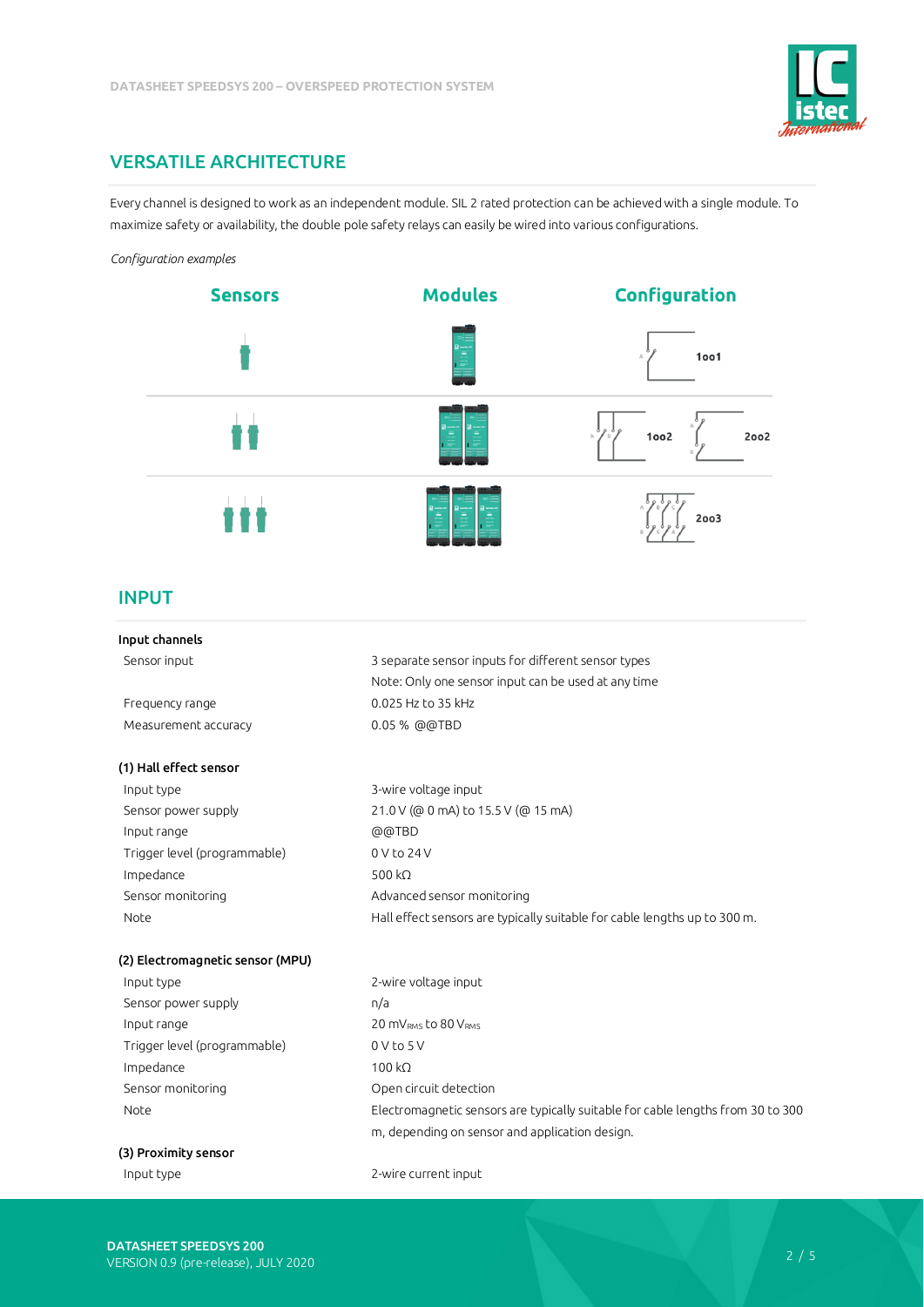

 Input range @@TBD Trigger level (programmable) 0.0 mA to 20.5 mA Impedance 100 kΩ Sensor monitoring and all the Madvanced sensor monitoring

 Sensor power supply 21.0 V (@ 0 mA) to 20.5 V (@ 21 mA) (@ 20 °C) 21.0 V (@ 0 mA) to 20.0 V (@ 21 mA) (@ 60 °C) Note Proximity measurement chains are typically suitable for cable lengths up to 1000 m.

# **OUTPUT**

| Safety relays              |                                                                                   |  |  |
|----------------------------|-----------------------------------------------------------------------------------|--|--|
| Number                     | 2 safety relays (relay 1 & 2)                                                     |  |  |
| Type                       | Double pole single throw (DPST) safety relays                                     |  |  |
|                            | 2 x COM and 2 x NO contacts available per relay                                   |  |  |
| Function                   | User-configurable relays for overspeed, acceleration and/or underspeed limits     |  |  |
|                            | and/or system status                                                              |  |  |
| Maximum switching capacity | 30 V <sub>DC</sub> / 2 A (resistive load)                                         |  |  |
|                            | 30 V <sub>DC</sub> / 100 mA (inductive load)                                      |  |  |
| Hysteresis                 | User-configurable                                                                 |  |  |
| Safe state                 | Normally open (de-energized to trip)                                              |  |  |
| SIL safety                 | Yes. The safety relays are part of the SIL approvals and can be used for critical |  |  |
|                            | machine protection applications as specified.                                     |  |  |
| <b>Additional relays</b>   |                                                                                   |  |  |
| Number                     | 2 relays (relay 3 & 4)                                                            |  |  |
| Type                       | Single pole single throw (SPST) relays                                            |  |  |
|                            | 1 x COM and 1 x NO contacts available per relay                                   |  |  |
| Function                   | User-configurable relays for overspeed, acceleration and/or underspeed limits     |  |  |
|                            | and/or system status                                                              |  |  |
| Maximum switching capacity | 30 V <sub>DC</sub> / 2 A (resistive load)                                         |  |  |
|                            | 30 V <sub>DC</sub> / 100 mA (inductive load)                                      |  |  |
| <b>Hysteresis</b>          | User-configurable                                                                 |  |  |
| Safe state                 | User-configurable normally open or normally closed                                |  |  |
| SIL safety                 | No. The additional relays are NOT part of the SIL approvals and cannot be used    |  |  |
|                            | for critical machine protection applications.                                     |  |  |
| Analog output              |                                                                                   |  |  |
| Number                     | 1 analog output                                                                   |  |  |
| Type                       | 4 to 20 mA current loop                                                           |  |  |
| Function                   | User-configurable range to transmit current output value equivalent to the        |  |  |
|                            | measured speed.                                                                   |  |  |
| Resolution                 | 14 bit                                                                            |  |  |
| Accuracy                   | 0.1 % @@TBD                                                                       |  |  |
| Safe state                 | Output driven to configurable out of range value                                  |  |  |
| SIL safety                 | Yes. The analog output is part of the SIL approvals and can be used for critical  |  |  |
|                            | machine protection applications as specified.                                     |  |  |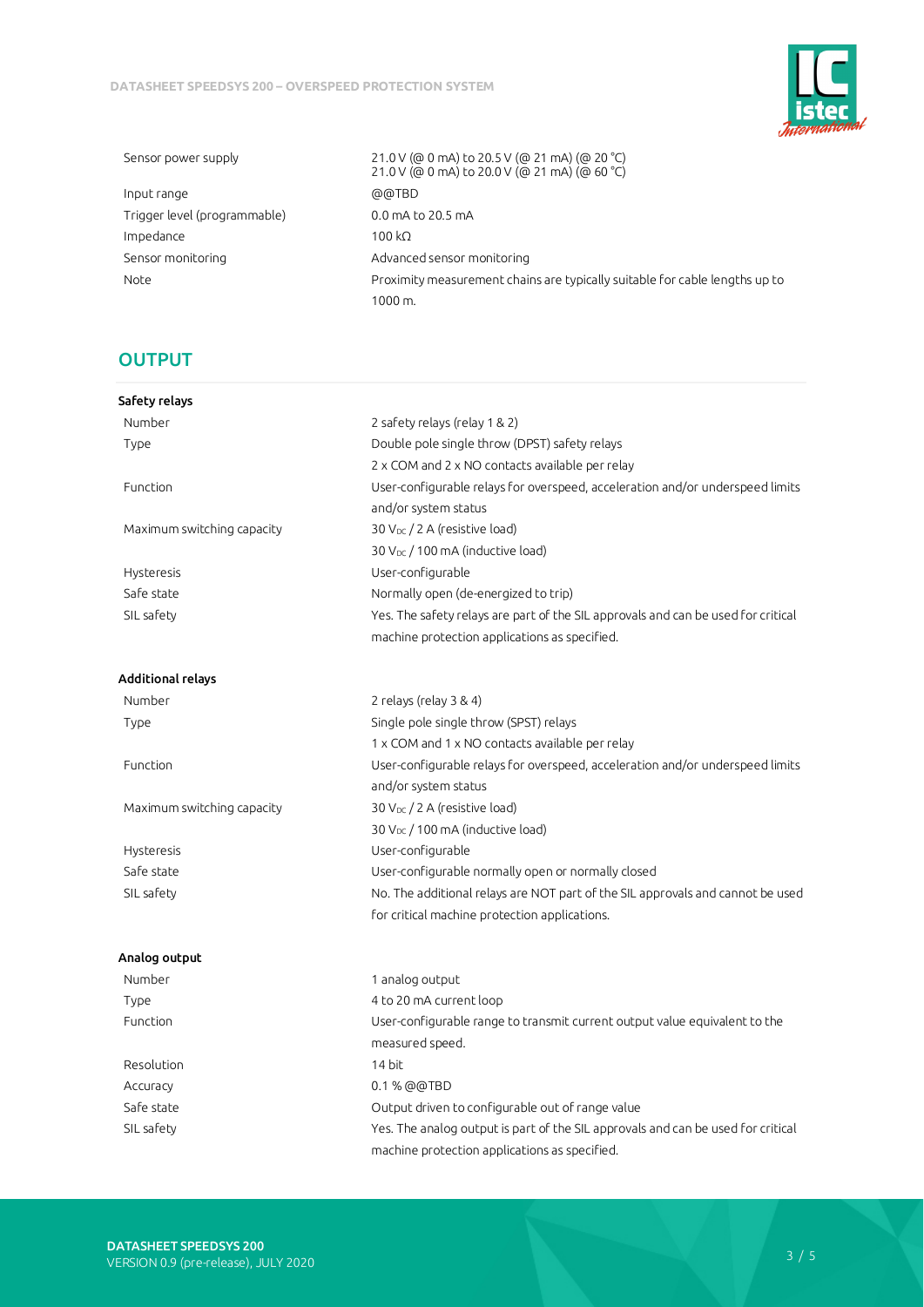

#### Digital frequency output

Number 1 frequency output

Type Type **Digital open collector output** Signal Max  $24$  V<sub>DC</sub> / 100 mA

### Status LED indicators

 Relay indicators 2 LED indicators for safety relay status Power / error indicators 2 LED indicators for power and module status

# **SYSTEM**

#### Reaction time

Hardware reaction time  $(T_h)$   $\leq$  8 ms (relays)

#### Power supply input

Input voltage range  $24 \text{ V}_{\text{DC}} (18 \text{ V}_{\text{DC}} \text{ to } 36 \text{ V}_{\text{DC}})$ Current consumption 210 mA @ 24 V<sub>DC</sub> Reverse polarity protection The Mess **Heat dissipation** Maximum 5.0 W ( $@ 24 V_{DC}$ ) Physical Housing Weidmüller CH20M-45 Material Material Polyamide (PA 66 GF 30) Mounting assembly **Example 2018** DIN rail Weight  $\pm 350 g$ Environmental conditions Operating temperature -20 to 60 °C (-4 to 140 °F) Storage temperature  $-40$  to 85 °C (-40 to 185 °F) Ingress protection IP20 according to IEC 60529

Measurement time  $(T_m)$  Dependent on signal frequency and averaging, typically  $\leq 2$  ms ≤ 100 ms (analog out) Total reaction time  $(T_h + T_m)$   $\leq 10$  ms (relays; typical) ≤ 100 ms (analog out; typical) **PC interface** The USB-B mini for programming and status reading (Windows® 10 proprietary software application)

Number 2 redundant power supply inputs

 Dimensions 45 x 117 x 114 mm (1.77 x 4.61 x 4.49") Connectors 9 plug-in connectors with 4 contacts, screw type terminals

 Operating humidity 5 to 80 % RH (non-condensing) Storage humidity 5 to 85 % RH (non-condensing) Indoor use or use in a protective enclosure Other OVC II, pollution degree 2